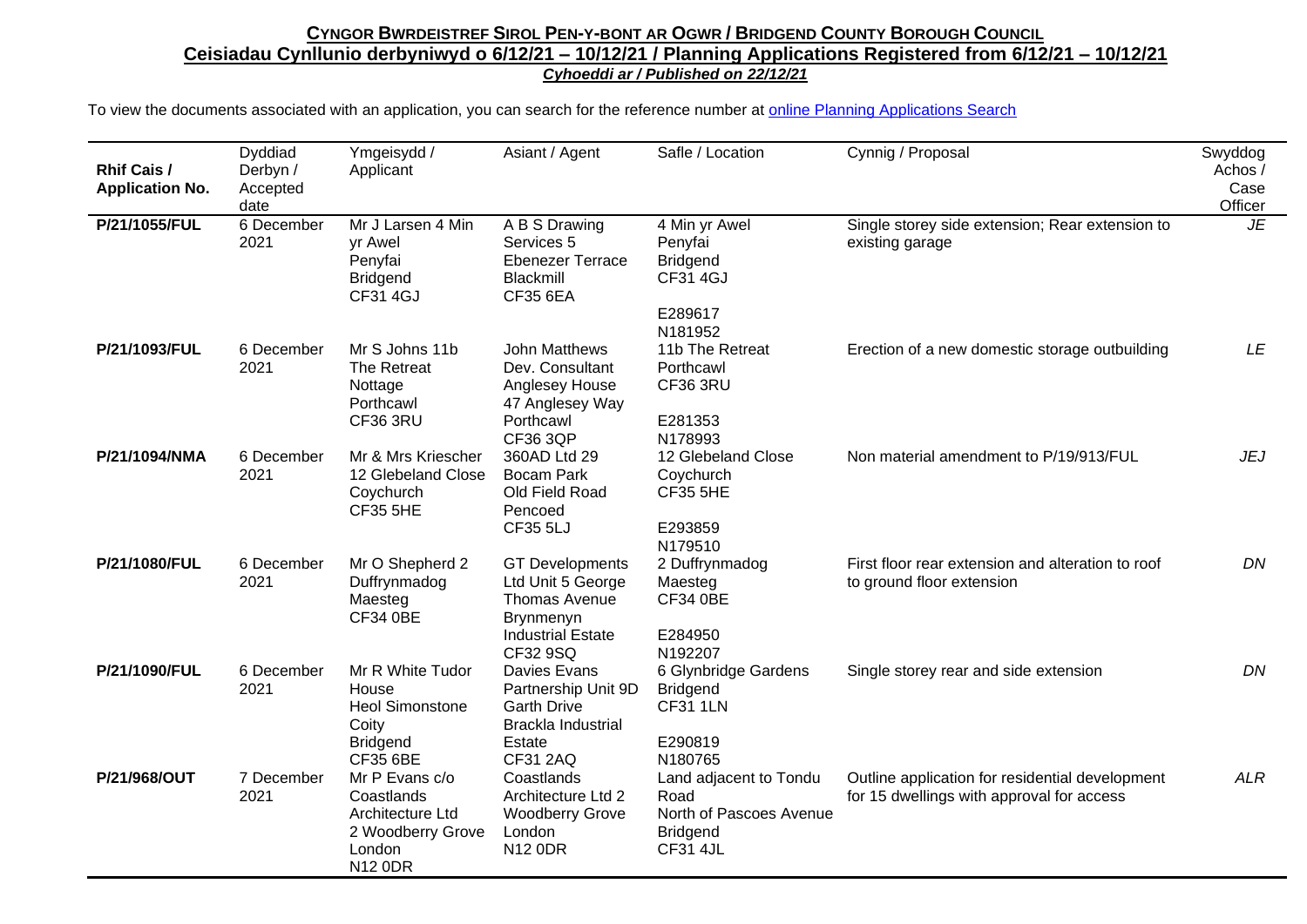| <b>Rhif Cais /</b><br><b>Application No.</b> | Dyddiad<br>Derbyn /<br>Accepted<br>date | Ymgeisydd /<br>Applicant                                                                                              | Asiant / Agent                                                                                           | Safle / Location                                                                                                          | Cynnig / Proposal                                                                                        | Swyddog<br>Achos /<br>Case<br>Officer |
|----------------------------------------------|-----------------------------------------|-----------------------------------------------------------------------------------------------------------------------|----------------------------------------------------------------------------------------------------------|---------------------------------------------------------------------------------------------------------------------------|----------------------------------------------------------------------------------------------------------|---------------------------------------|
| P/21/1097/FUL                                | 7 December<br>2021                      | <b>Bridgend Ford</b><br>Waterton Industrial<br>Estate<br>Waterton<br><b>Bridgend</b><br><b>CF31 3BF</b>               | 360AD Ltd 29<br><b>Bocam Park</b><br>Old Field Road<br>Pencoed<br><b>CF35 5LJ</b>                        | E290038<br>N180494<br><b>Bridgend Ford</b><br><b>Waterton Industrial Estate</b><br>Waterton<br><b>CF31 3BF</b><br>E292367 | Change of use of an existing tyre service<br>centre to a transit showroom with external<br>alterations   | DN                                    |
| P/21/1098/RLX                                | 7 December<br>2021                      | Mr K Walker 39a<br>Cefn Coed Road<br>Cyncoed<br>Cardiff                                                               | Dean Lock Design<br>36 Apollo Way<br>Blackwood<br><b>NP121B</b>                                          | N178134<br>23-27 High Street<br>Ogmore Vale<br><b>CF32 7AD</b>                                                            | Extend consent P/16/59/RLX for a further 5<br>years (9 self contained starter home flats)                | ES                                    |
| P/21/1060/FUL                                | 7 December<br>2021                      | <b>CF23 6AP</b><br>Mrs S Fitzsimons<br>Poplar Grove Farm<br>Sandpit Hall Road<br>Chobham<br>Woking<br><b>GU24 8HA</b> | Mrs S Fitzsimons<br>Poplar Grove Farm<br>Sandpit Hall Road<br>Chobham<br>Woking<br><b>GU24 8HA</b>       | E293307<br>N190263<br>23 Clos-Y-Deri<br>Nottage<br>Porthcawl<br><b>CF36 3PR</b><br>E281685                                | Retention of covered walkway to front                                                                    | DN                                    |
| P/21/1065/FUL                                | 7 December<br>2021                      | C Pugh 11 Pant Y<br>Dryw<br><b>Broadlands</b><br><b>Bridgend</b><br><b>CF31 5BP</b>                                   | <b>BMac Design and</b><br>Developments Ltd<br>3 Bishops Road<br>Whitchurch<br>Cardiff<br><b>CF14 1LT</b> | N177787<br>11 Pant Y Dryw<br><b>Broadlands</b><br><b>Bridgend</b><br><b>CF31 5BP</b><br>E289714<br>N179217                | Single storey rear extension, partial garage<br>conversion and internal alterations                      | JE                                    |
| P/21/1073/FUL                                | 8 December<br>2021                      | Mr & Mrs Moglia<br>Angelton Hall<br>Angelton Road<br>Penyfai<br><b>CF31 4LL</b>                                       | <b>MAS Architectural</b><br>Consultants 51<br><b>Clive Place</b><br>Penarth<br><b>CF64 1AX</b>           | Angelton Hall<br>Angelton Road<br>Penyfai<br><b>CF31 4LL</b>                                                              | Single storey swimming pool extension at the<br>rear of the house with a changing room and<br>plant room | LE                                    |
| P/21/1063/FUL                                | 8 December                              | Prof. N Ferguson                                                                                                      | <b>Michael Davies</b>                                                                                    | E289869<br>N182246<br><b>Sker House</b>                                                                                   | Rebuilding of the collapsed south end of Sker                                                            | НK                                    |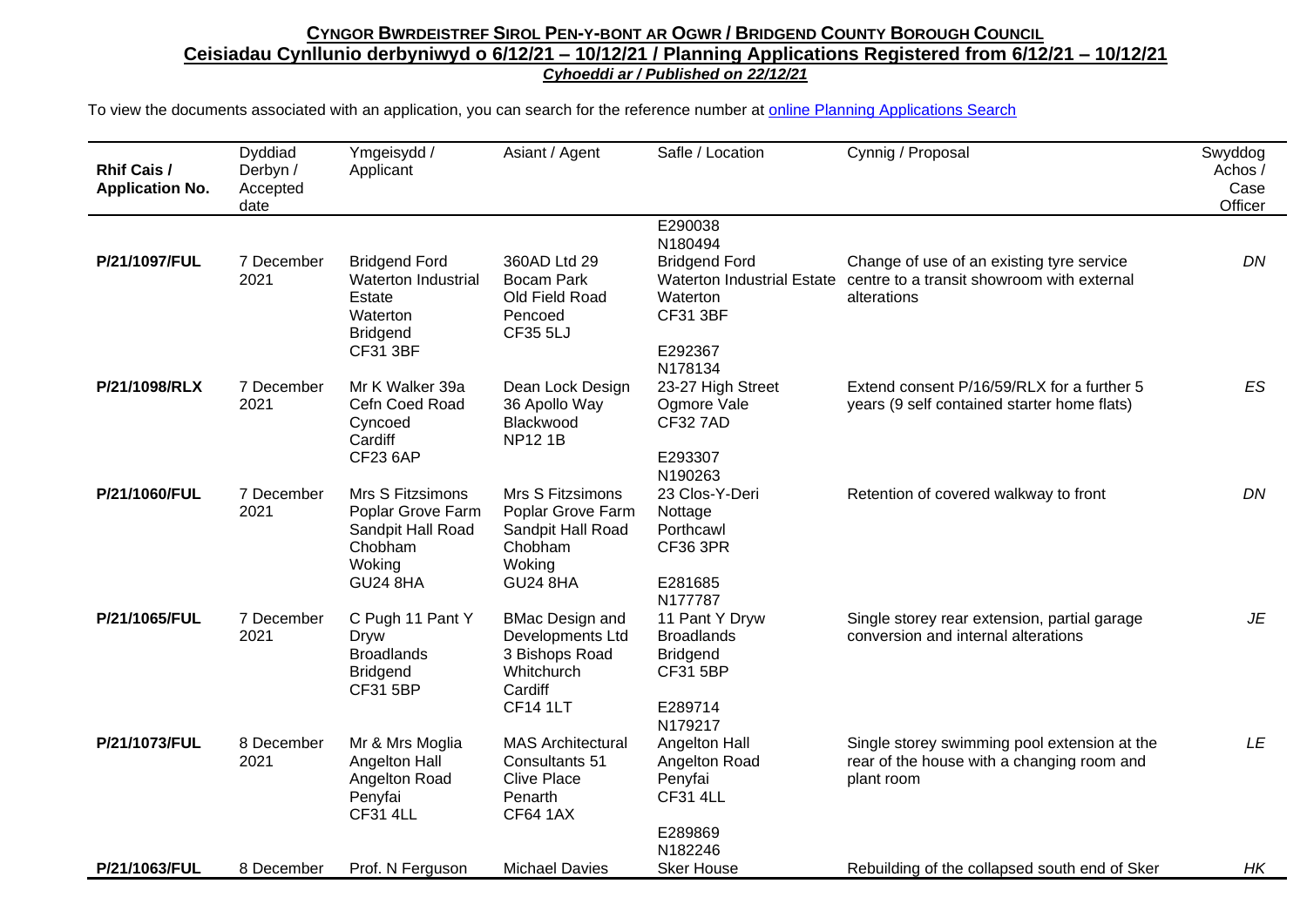| <b>Rhif Cais /</b><br><b>Application No.</b> | Dyddiad<br>Derbyn /<br>Accepted<br>date | Ymgeisydd /<br>Applicant                                                               | Asiant / Agent                                                                                | Safle / Location                                                                           | Cynnig / Proposal                                                                                                      | Swyddog<br>Achos /<br>Case<br>Officer |
|----------------------------------------------|-----------------------------------------|----------------------------------------------------------------------------------------|-----------------------------------------------------------------------------------------------|--------------------------------------------------------------------------------------------|------------------------------------------------------------------------------------------------------------------------|---------------------------------------|
|                                              | 2021                                    | <b>Sker House</b><br>West Road<br>Nottage<br>Porthcawl<br>CF36 3PJ                     | Architect 18<br>Mountain Road<br>Caerphilly<br><b>CF83 1HJ</b>                                | West Road<br>Porthcawl<br>CF36 3PJ<br>E279529                                              | House to accommodate a new kitchen and<br>library                                                                      |                                       |
| T/21/62/TPO                                  | 8 December<br>2021                      | Mr D Baynham 58<br>Duffryn Oaks Drive<br>Pencoed<br>CF35 6LZ                           | Mr D Baynham 58<br>Duffryn Oaks Drive<br>Pencoed<br>CF35 6LZ                                  | N179841<br>58 Duffryn Oaks Drive<br>Pencoed<br>CF35 6LZ<br>E294773<br>N181693              | Reduce height of 6no. trees at rear boundary of<br>property; remove 2no. trees due to damage of<br>property            | JE                                    |
| P/21/899/FUL                                 | 8 December<br>2021                      | Mr S A Edwards 28<br><b>Green Meadow</b><br>Cefn Cribwr<br><b>Bridgend</b><br>CF32 0BJ | A W Surveying and<br>Design 20 Nottage<br>Mead<br>Porthcawl<br>CF36 3SA                       | 28 Green Meadow<br>Cefn Cribwr<br><b>Bridgend</b><br><b>CF32 0BJ</b><br>E285814<br>N182581 | First floor extension over existing porch                                                                              | <b>ALR</b>                            |
| P/21/1099/FUL                                | 8 December<br>2021                      | Mr M Llewelyn Ty<br>Cribwr Farm<br>Aberkenfig<br><b>CF32 0EN</b>                       | Fine Line Arch.<br>Services Ltd 30<br>Pond Mawr<br>Maesteg<br>CF34 0NG                        | 88 High Street<br>Kenfig Hill<br><b>CF33 6DU</b><br>E284140<br>N182907                     | First floor extension to provide walk in<br>wardrobe and wc                                                            | JE                                    |
| P/21/1103/FUL                                | 8 December<br>2021                      | Mr G Long 23 Heol<br>y Bardd<br><b>Bridgend</b><br><b>CF31 4SS</b>                     | Fine Line Arch.<br>Services Ltd 30<br>Pond Mawr<br>Maesteg<br>CF34 0NG                        | 23 Heol y Bardd<br><b>Bridgend</b><br>CF31 4SS<br>E289772<br>N179491                       | Single storey porch & shower room to front;<br>Single storey rear extension; Convert garage to<br>porch, study & store | JE                                    |
| P/21/1091/FUL                                | 8 December<br>2021                      | Mrs H John 32 Ton<br>Y Groes<br>Pencoed<br><b>CF35 5PL</b>                             | <b>Atrium Planning</b><br>Consultants 12<br><b>Clarendon Road</b><br><b>Sketty</b><br>SA2 0SR | 32 Ton y Groes<br>Pencoed<br><b>CF35 5PL</b><br>E296117<br>N181559                         | Remove existing extension; construct two<br>storey side extension                                                      | ES                                    |